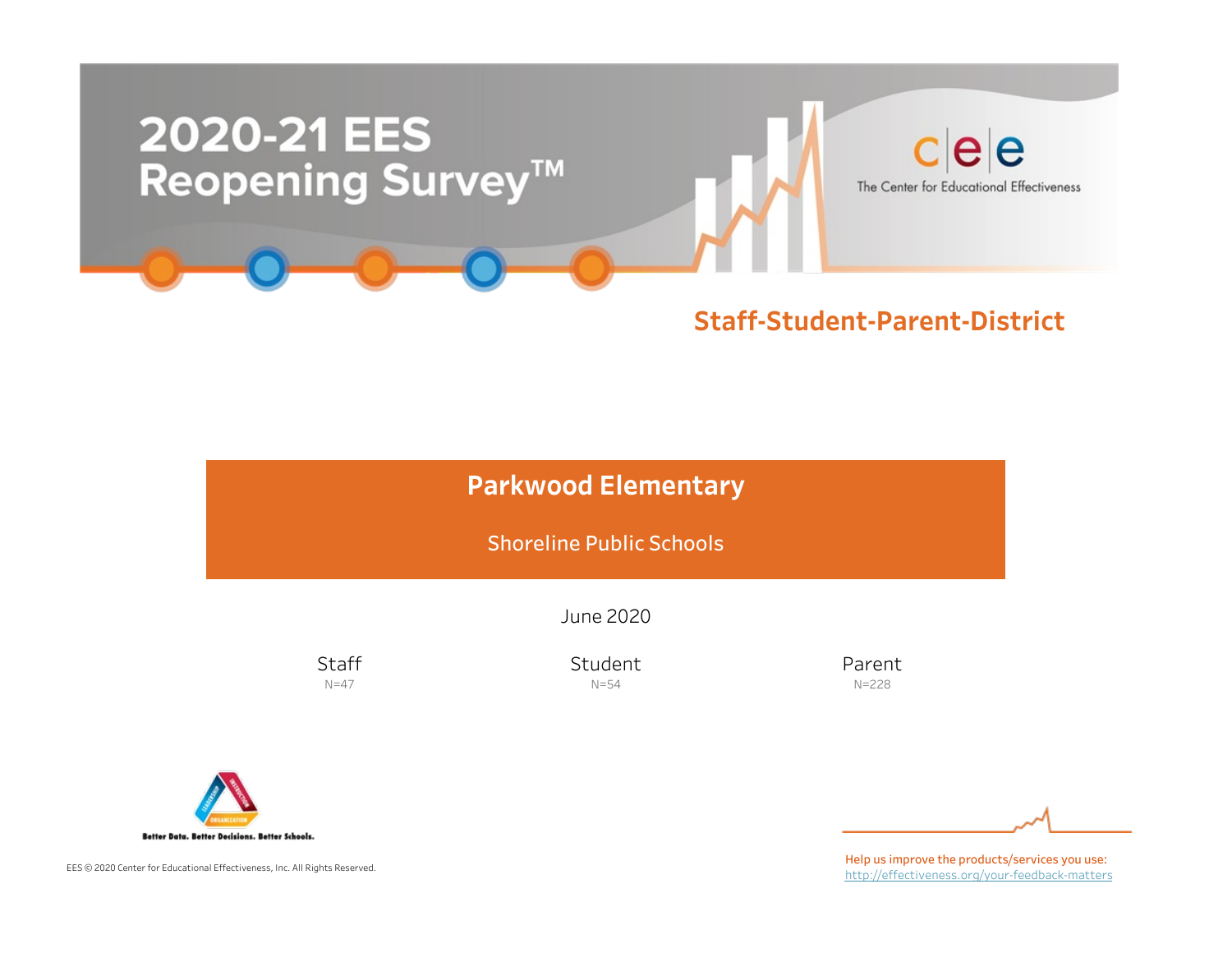## **O** Safe and Supportive Learning Environment Parkwood Elementary

## What is the most pressing need for you and your child this Fall?

|                                      |         |     | Ranked 1st Ranked 2nd Ranked 3rd |     | Ranked 4th | Ranked 5th |
|--------------------------------------|---------|-----|----------------------------------|-----|------------|------------|
| In-person, teacher-lead instruction  | Student | 28% | 17%                              | 17% | 11%        | 4%         |
|                                      | Parent  | 46% | 26%                              | 6%  | 3%         | 3%         |
| Being with adults that care about me | Student | 17% | 22%                              | 13% | 15%        | 11%        |
| Emotional support / counseling       | Parent  | 5%  | 13%                              | 20% | 19%        | 26%        |
| Being with my friends                | Student | 24% | 22%                              | 19% | 6%         | 6%         |
| Socialization with other students    | Parent  | 30% | 33%                              | 16% | 5%         | 0%         |
| Elective classes (art, music, etc.)  | Student | 4%  | 9%                               | 17% | 28%        | 20%        |
|                                      | Parent  | 3%  | 7%                               | 21% | 35%        | 18%        |
| Athletics and activities             | Student | 2%  | 7%                               | 13% | 17%        | 37%        |
|                                      | Parent  | 2%  | 5%                               | 21% | 21%        | 36%        |

0% 100% 100% 100% 100% Percent of Respondents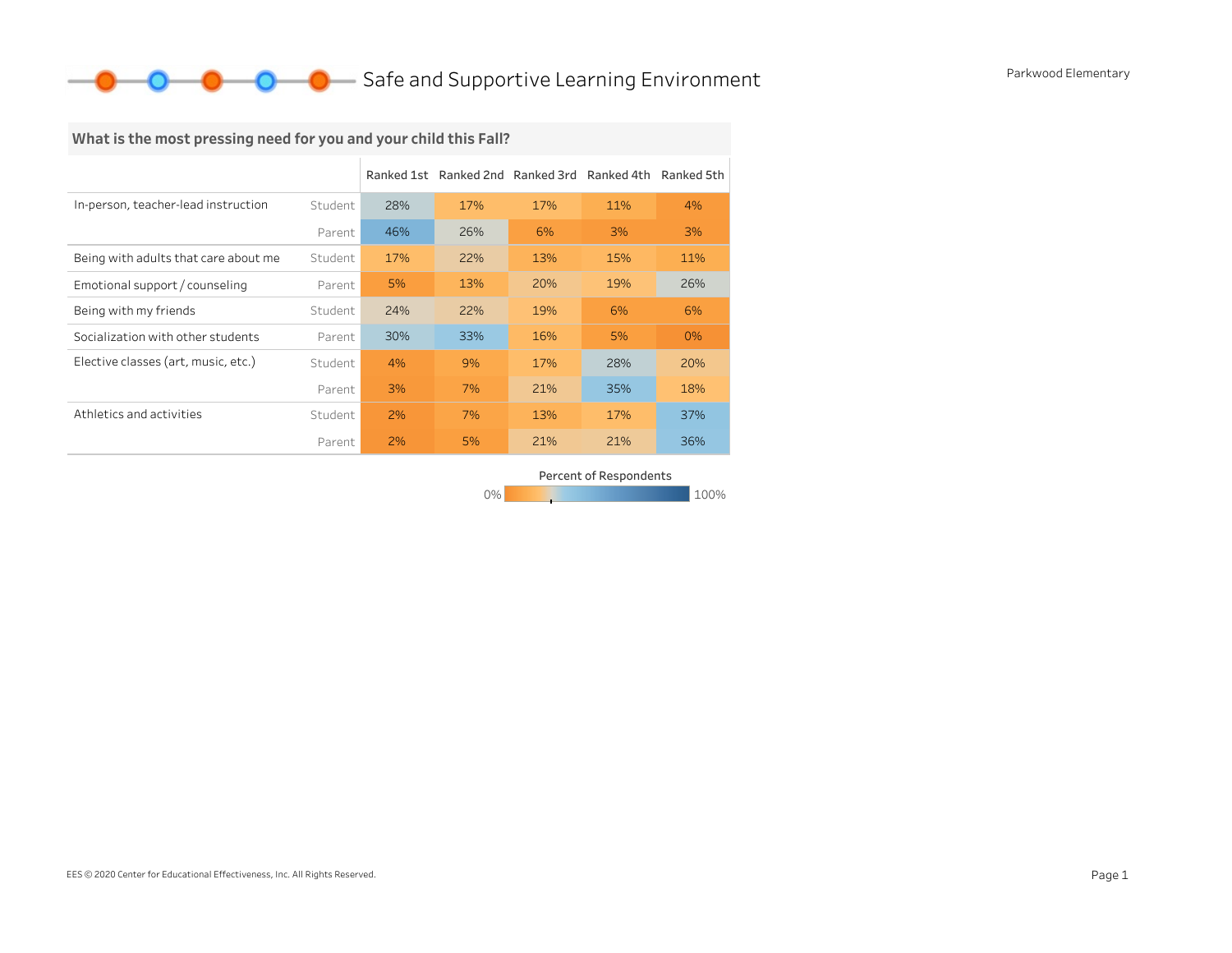

**O** Bafe and Supportive Learning Environment Parkwood Elementary

#### What is most needed for staff and students to return to in-person school?

Total Needed/Not Needed

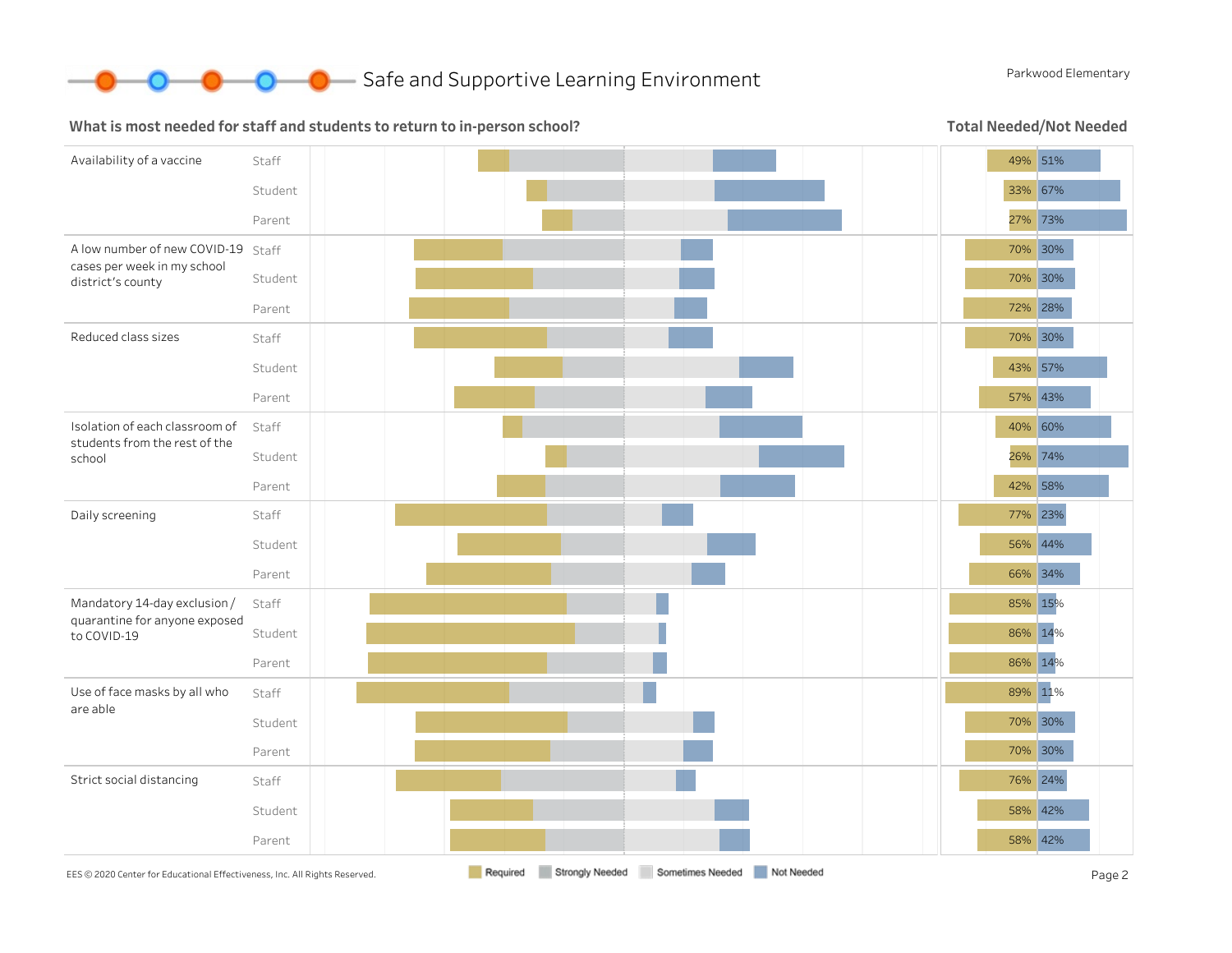

#### What is the greatest concern about returning to school?

Total Concerned/Not Concerned

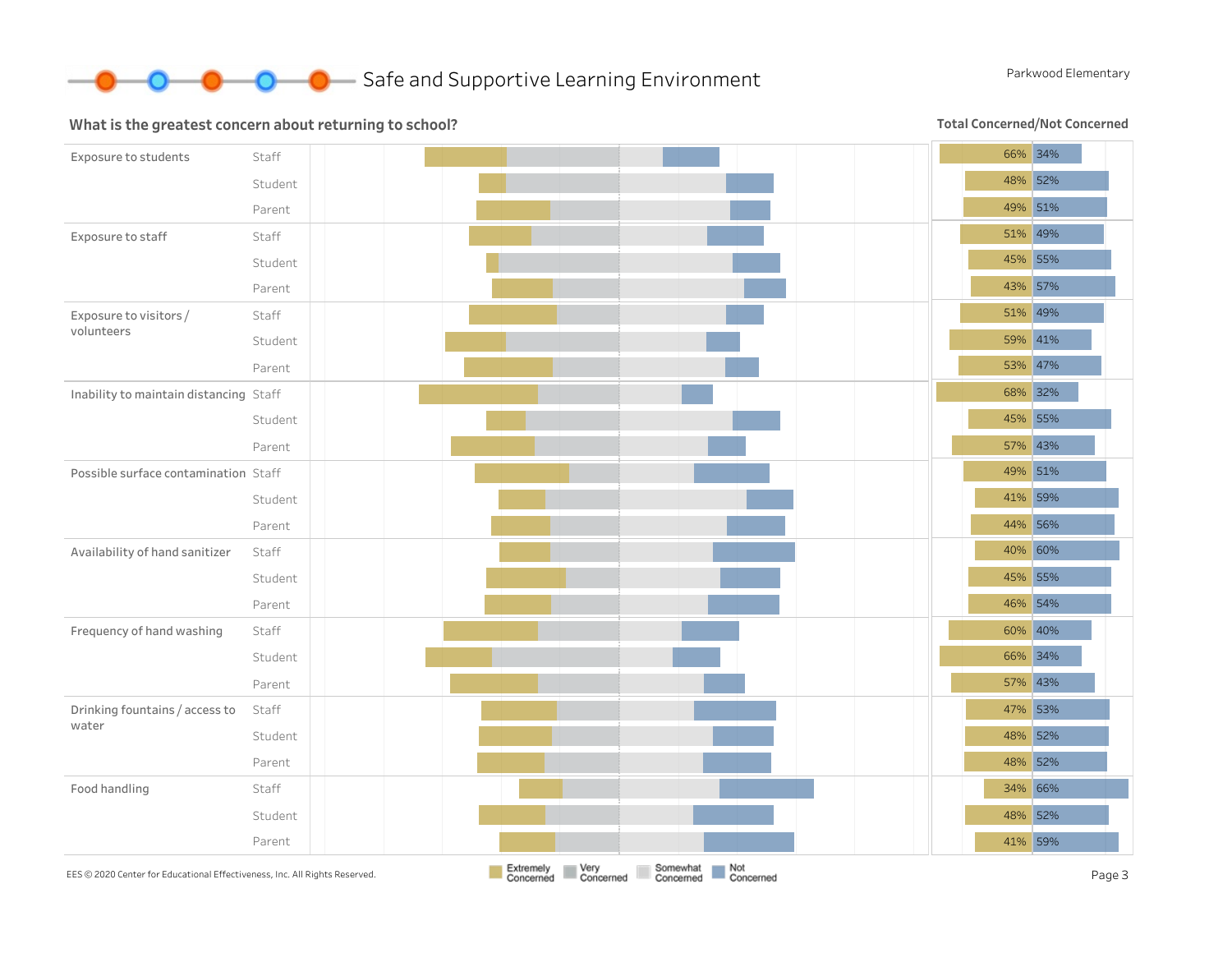## **O** Teaching and Learning: Time Management Parkwood Elementary

### What helped with time management during distance learning? Blue represents highest responses.

|                                                                        | <b>Staff</b> | Student | Parent |
|------------------------------------------------------------------------|--------------|---------|--------|
| Call or text due date reminder                                         | 7            | 3       | 12     |
| Call or text general check in                                          | 10           | 6       | 13     |
| Daily learning plan provided by teacher                                | 4            | 18      | 61     |
| Email due date reminder                                                | 12           | 8       | 26     |
| Email general check in                                                 | 18           | 18      | 56     |
| Email virtual meeting reminder                                         | 21           | 10      | 59     |
| Having a single contact person from school                             | 11           | 14      | 30     |
| Learning Management Systems (i.e. Google<br>Classroom, Canvas, SeeSaw) | 23           | 26      | 115    |
| My own digital calendar                                                | 18           | 5       | 49     |
| My own paper calendar                                                  | 17           | 5       | 23     |
| Other                                                                  | 6            | 9       | 15     |
| Regular email from teacher                                             | 17           | 26      | 139    |
| Weekly learning plan provided by teacher                               | 14           | 31      | 156    |



EES©2020CenterforEducationalEffectiveness,Inc.AllRightsReserved. Page4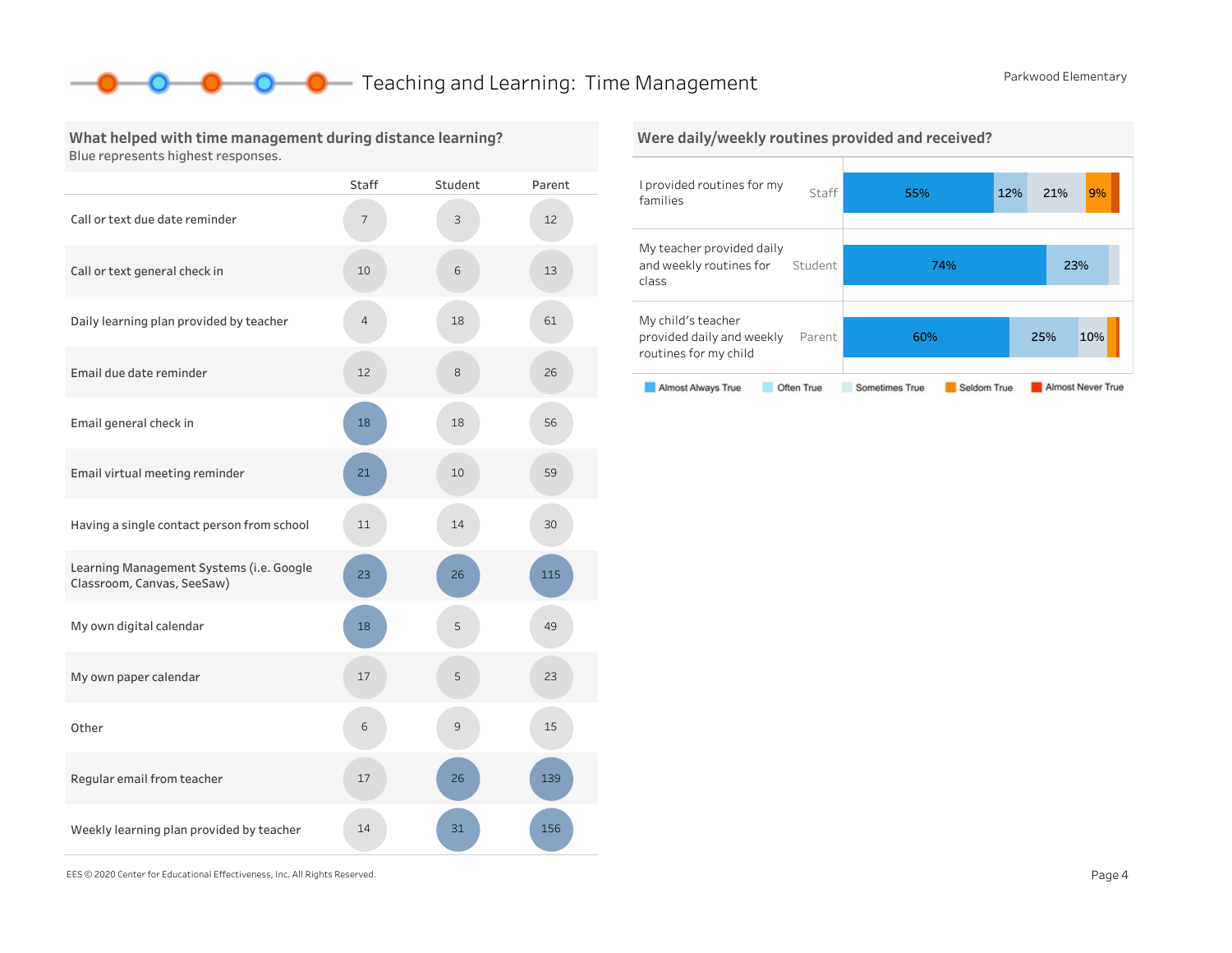## **O** Teaching and Learning: Learning Tools **Parkwood Elementary**



What Learning Tools worked well? Blue represents highest responses.

|                                                                        | <b>Staff</b>   | Student | Parent      | S |
|------------------------------------------------------------------------|----------------|---------|-------------|---|
| Daily learning plan provided by teacher                                | 10             | 17      | 54          |   |
| Email                                                                  | 16             | 13      | 26          |   |
| <b>Learning Games</b>                                                  | 5              | 13      | 48          |   |
| Learning Management Systems (i.e. Google<br>Classroom, Canvas, SeeSaw) | 19             | 22      | (105)       |   |
| Learning Software (i.e. Bridges, Wonders)                              | 3              | 6       | 25          |   |
| Links to various learning tools and activities                         | 13             | 14      | 38          |   |
| Online Lessons (i.e. Kahn Academy)                                     | $\overline{9}$ | 21      | 70          |   |
| Other videos posted by the teacher                                     | 6              | 10      | 57          |   |
| Phone call                                                             | 10             | 3       | 8           |   |
| Sharing software (i.e. Flipgrid)                                       | 3              | 6       | $7^{\circ}$ |   |
| Short quizzes                                                          | 6              | 10      | 21          |   |
| Slideshows                                                             | $\overline{9}$ | 17      | 24          |   |
| Video Conferencing (i.e. Zoom)                                         | 29             | 28      | 104         |   |
| Videos created by the teacher                                          | 24             | 29      | 123         |   |
| Weekly learning plan provided by teacher                               | 24             | 22      | 117         |   |





What Learning Tools did not work well? Gold represents highest responses.



EES©2020CenterforEducationalEffectiveness,Inc.AllRightsReserved. Page5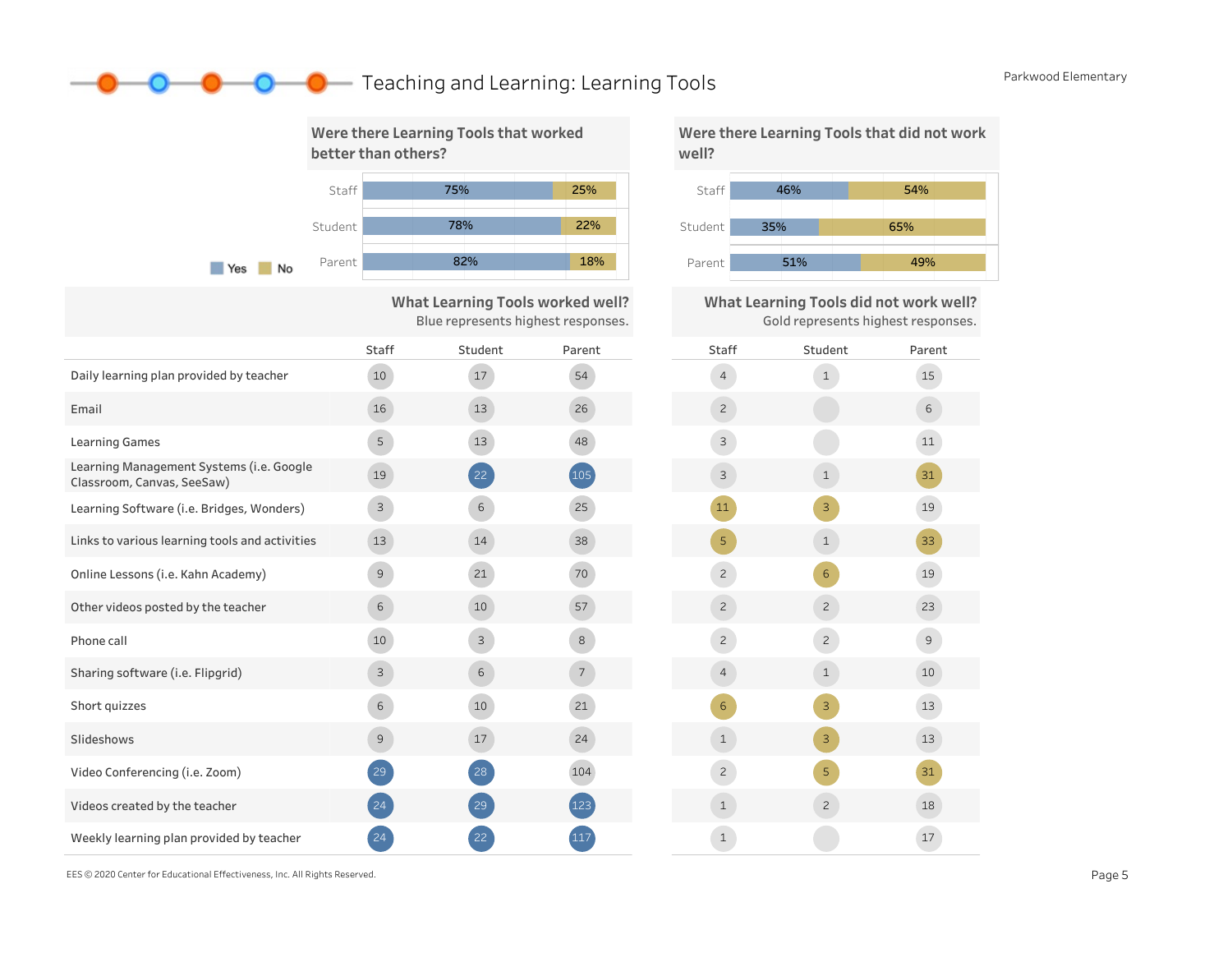# **O** Parkwood Elementary Parkwood Elementary

Did our parents receive the information they needed to support student learning?



### How effective was our instruction around learning targets?

| I understood the learning                           |        |     |     |     |      |
|-----------------------------------------------------|--------|-----|-----|-----|------|
| goals for my child's<br>lessons                     | Parent | 28% | 29% | 30% | 8%5% |
|                                                     |        |     |     |     |      |
| I focused on the essential                          |        |     |     |     |      |
| standards and learning<br>targets from each unit of | Staff  | 57% |     | 19% | 22%  |
| instruction                                         |        |     |     |     |      |

Did our parents access teaching videos to support their child's learning







|           | What were students' perceptions about the amount of school work |
|-----------|-----------------------------------------------------------------|
| assigned? |                                                                 |

| I had an appropriate<br>amount of school work           | Student | 41% | 33% |     | 19%    |
|---------------------------------------------------------|---------|-----|-----|-----|--------|
| My child had an<br>appropriate amount of<br>school work | Parent  | 31% | 31% | 22% | 10% 7% |

Almost Always True Sometimes True Almost Never True Often True Seldom True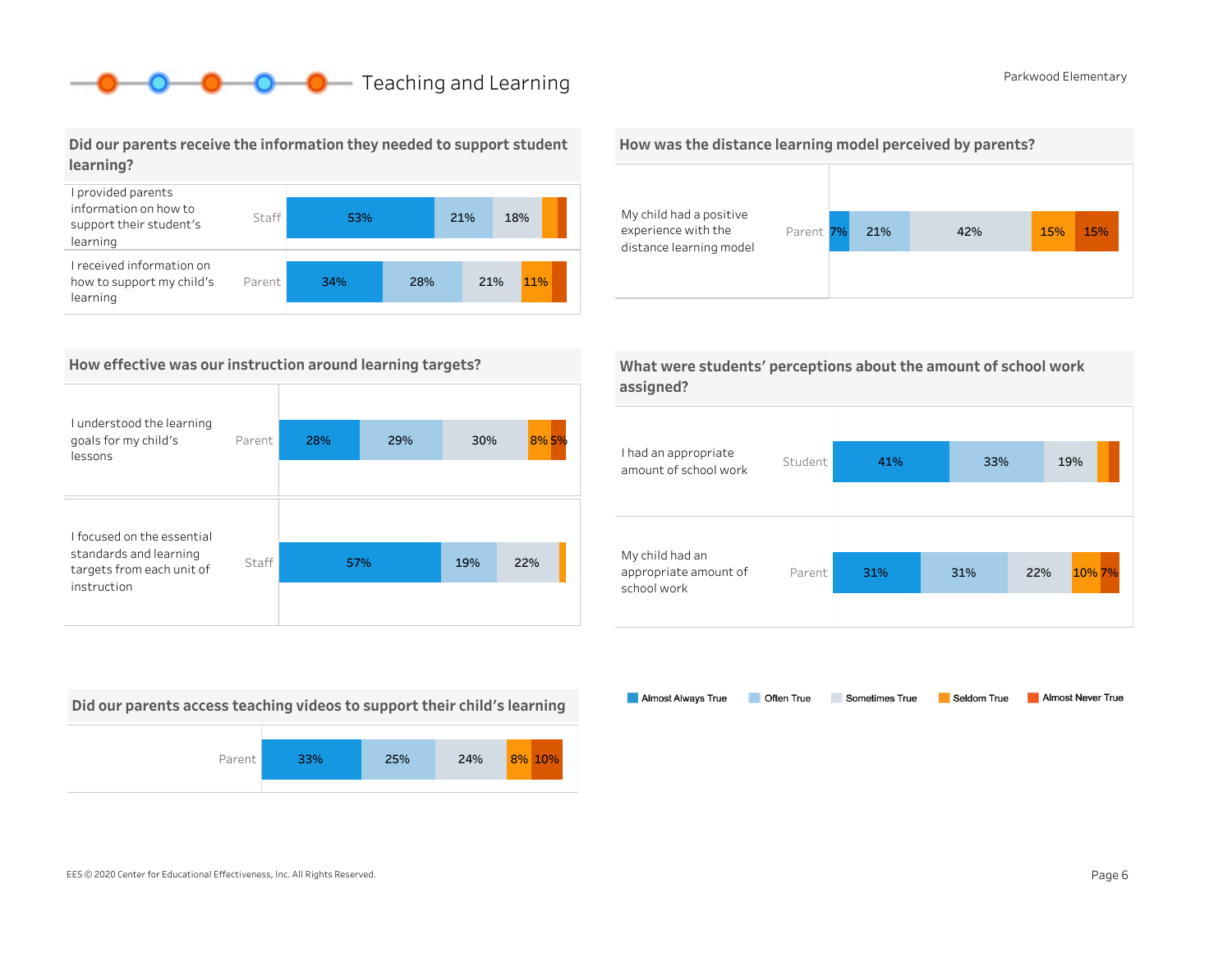# Scheduling and Staffing **Parkwood Elementary**

If not all students are able to attend school during the initial reopening, what criteria should be used to select students for in-person learning?

|                                         |         | Ranked<br>1st | Ranked<br>2nd | Ranked<br>3rd | Ranked<br>4th |  |  |  |
|-----------------------------------------|---------|---------------|---------------|---------------|---------------|--|--|--|
| Age                                     | Staff   | 21%           | 43%           | 15%           | 13%           |  |  |  |
|                                         | Student | 20%           | 17%           | 22%           | 17%           |  |  |  |
|                                         | Parent  | 23%           | 27%           | 19%           | 14%           |  |  |  |
| <b>Instructional Content</b>            | Staff   | 9%            | 23%           | 45%           | 15%           |  |  |  |
|                                         | Student | 9%            | 24%           | 33%           | 9%            |  |  |  |
|                                         | Parent  | 8%            | 22%           | 36%           | 16%           |  |  |  |
| <b>Student Need</b>                     | Staff   | 66%           | 19%           | 11%           |               |  |  |  |
|                                         | Student | 37%           | 31%           | 7%            | 2%            |  |  |  |
|                                         | Parent  | 46%           | 22%           | 13%           | 3%            |  |  |  |
| Choice / Volunteers                     | Staff   | 2%            | 9%            | 23%           | 64%           |  |  |  |
|                                         | Student | 13%           | 6%            | 13%           | 46%           |  |  |  |
|                                         | Parent  | 7%            | 12%           | 14%           | 51%           |  |  |  |
| Percent of Respondents<br>$0\%$<br>100% |         |               |               |               |               |  |  |  |



Whose ability to return to work is dependent on their child attending school full-time?



Who has issues with childcare if an alternative schedule is implemented at the beginning of the year (such as AM only, alternate days)?

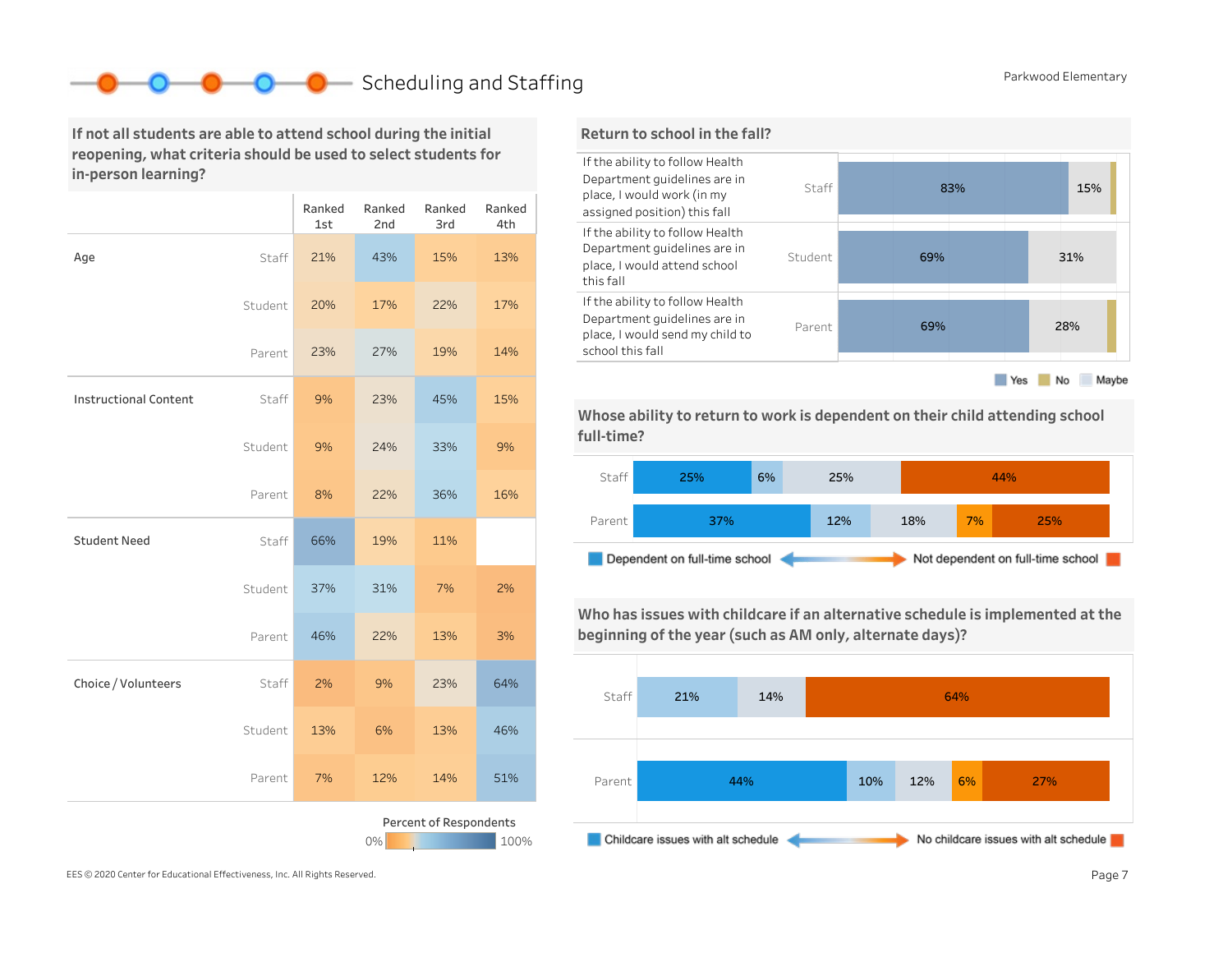**O O O** Transportation and Food Service **Parkwood Elementary** 



What was the school meal experience like for students and parents?

#### Yes No N/A

#### What percentage of students can get to school without busing?

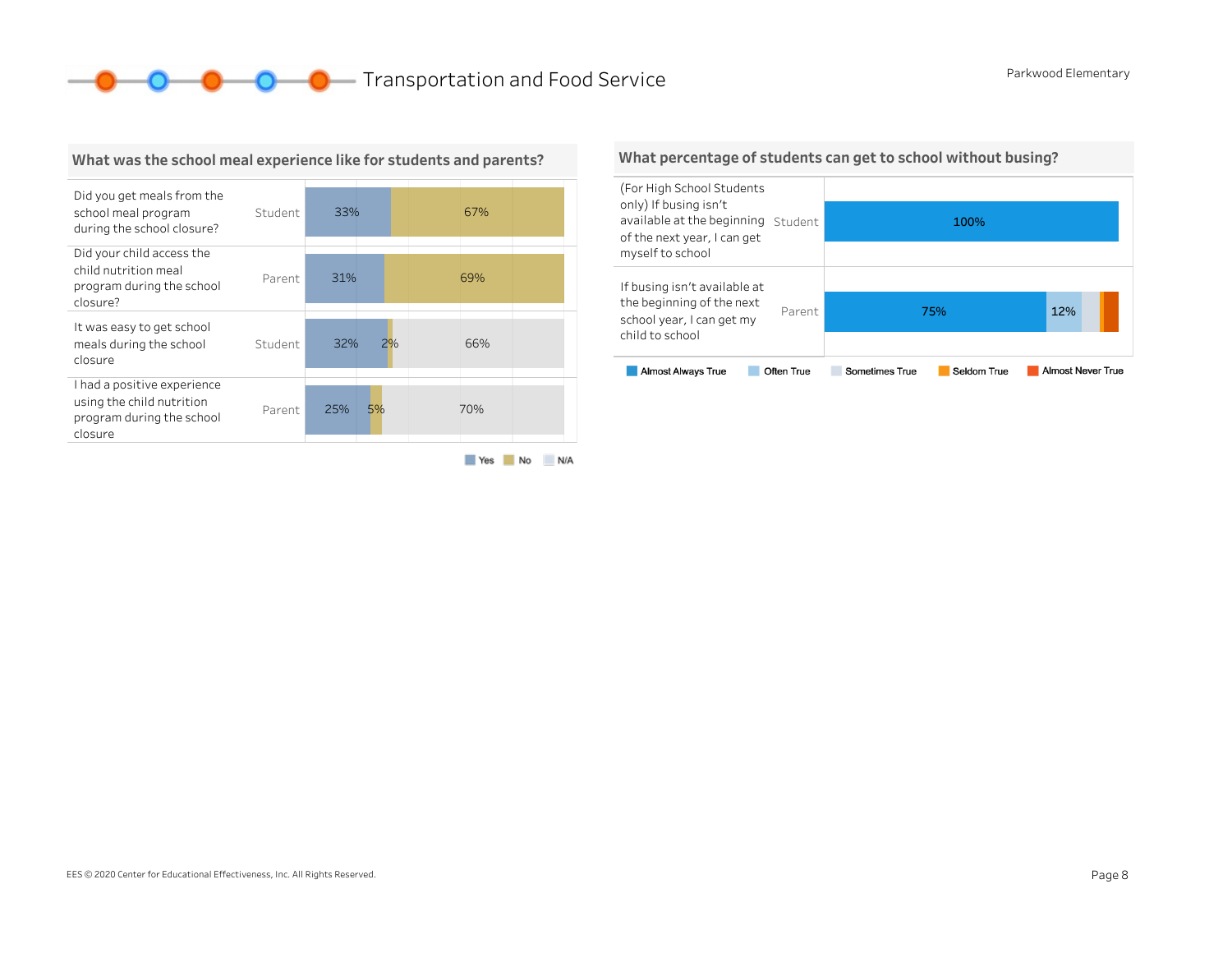### ■ Shoreline Public School Questions Parkwood Elementary

Do you anticipate your child will need food service support (free/reduced cost meals, weekend food packs)?



Was it easy for you to find your child's assignments?



Are you receiving communication from the school in a language that you understand?



How do you prefer to receive communication from your school or district for general information?



How do you prefer to receive communication from your school or district for class assignments?

|        | Email | Text Message | US Mail                       | Other                         |
|--------|-------|--------------|-------------------------------|-------------------------------|
| Parent | റി    | 9            | $\overline{\phantom{0}}$<br>ت | $\overline{\phantom{0}}$<br>ت |

If we have home learning in some form in the fall, what would help students be successful? Blue represents highest responses.





If your child received intervention services, how well did those interventions work to support your child's learning?



How well prepared do you feel students are academically for next school year?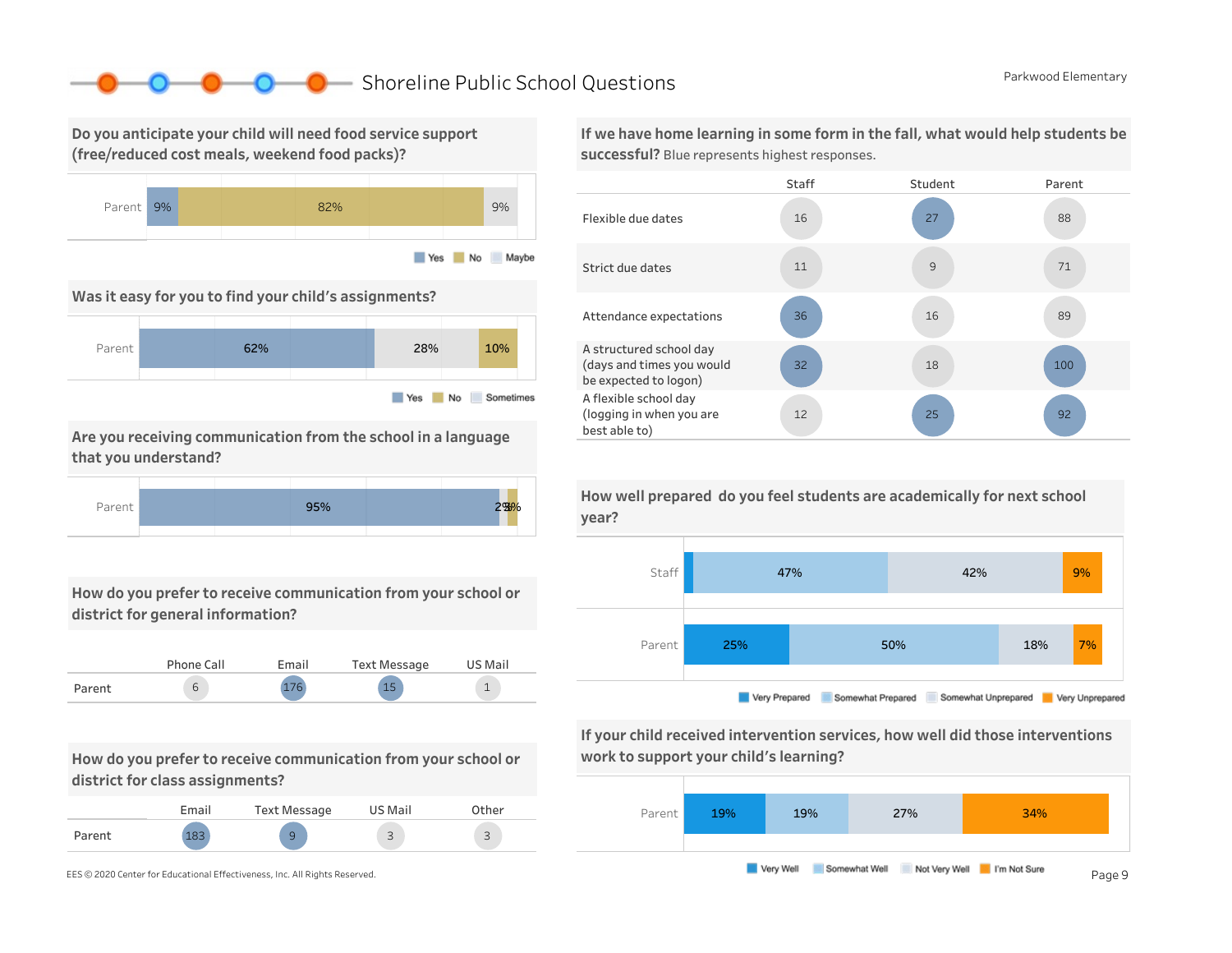### **O** Access and Engagement: Virtual Meetings **Parkwood Elementary**



What happened if a student missed a virtual meeting?



Frequency of Virtual Class/Group by Responses Blue represents highest responses.



| Almost Always True<br>Often True                          |         | Sometimes True |     | Seldom True |     |     |    | Almost Never True |
|-----------------------------------------------------------|---------|----------------|-----|-------------|-----|-----|----|-------------------|
| Virtual contacts help me<br>feel connected to my stud     | Staff   |                | 51% |             | 17% | 24% |    | 7%                |
| Virtual contacts help me<br>feel connected to my teac     | Student |                |     | 88%         |     |     |    | 6%                |
| Virtual contacts helped my<br>child feel connected to th. | Parent  |                |     | 84%         |     |     |    | 8% 8%             |
| Virtual contacts help me<br>feel connected to my stud     | Parent  |                | 70% |             |     | 16% |    | 14%               |
|                                                           |         |                |     |             | Yes |     | No | N/A               |

### Staff Student Parent Lessthanonceaweek 1-2times/week 3-4 times/week Everyday 5 13 7 5 9 7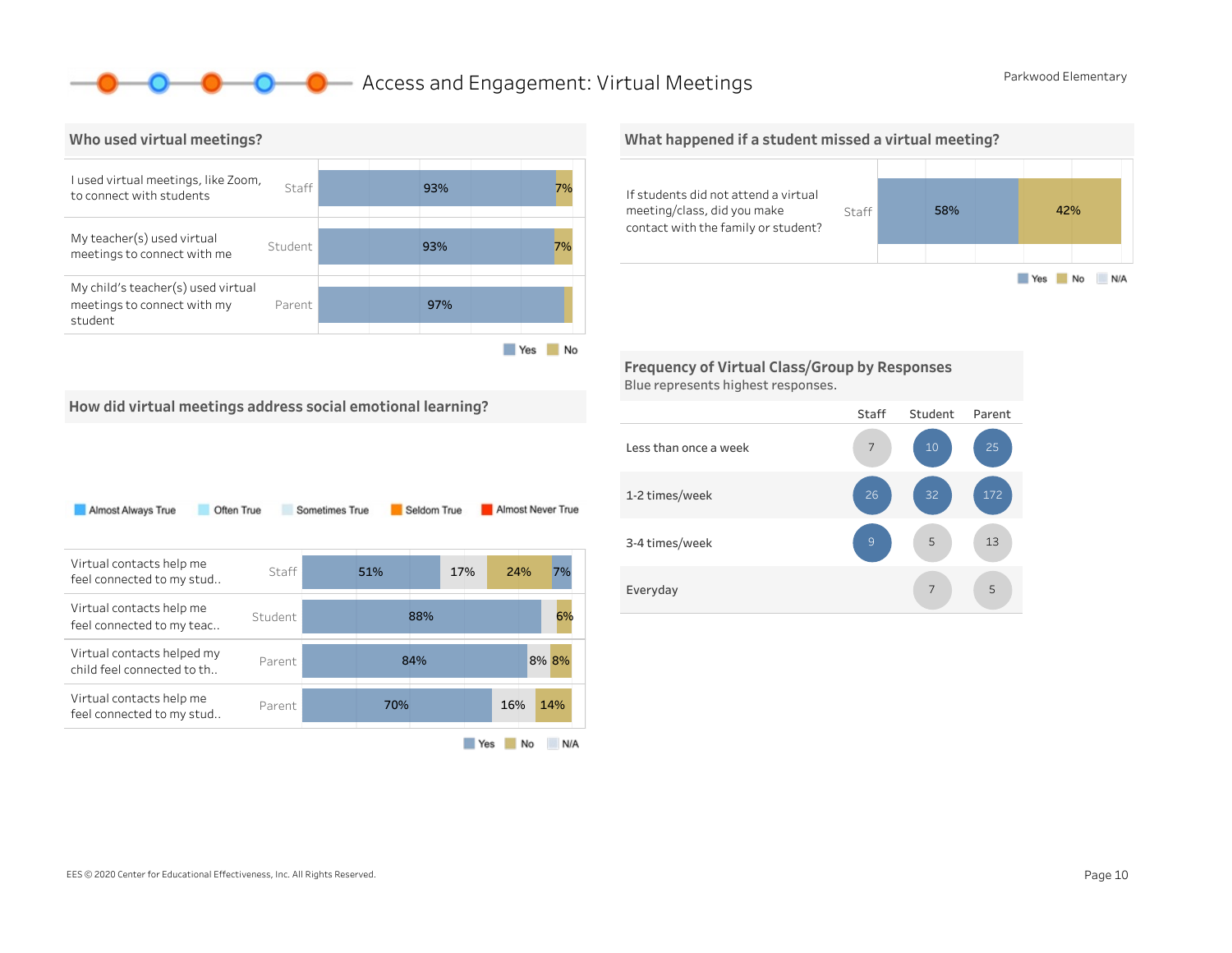# **O O** Access and Engagement **Parkwood Elementary**





### Who accessed the district's COVID-19 online resources?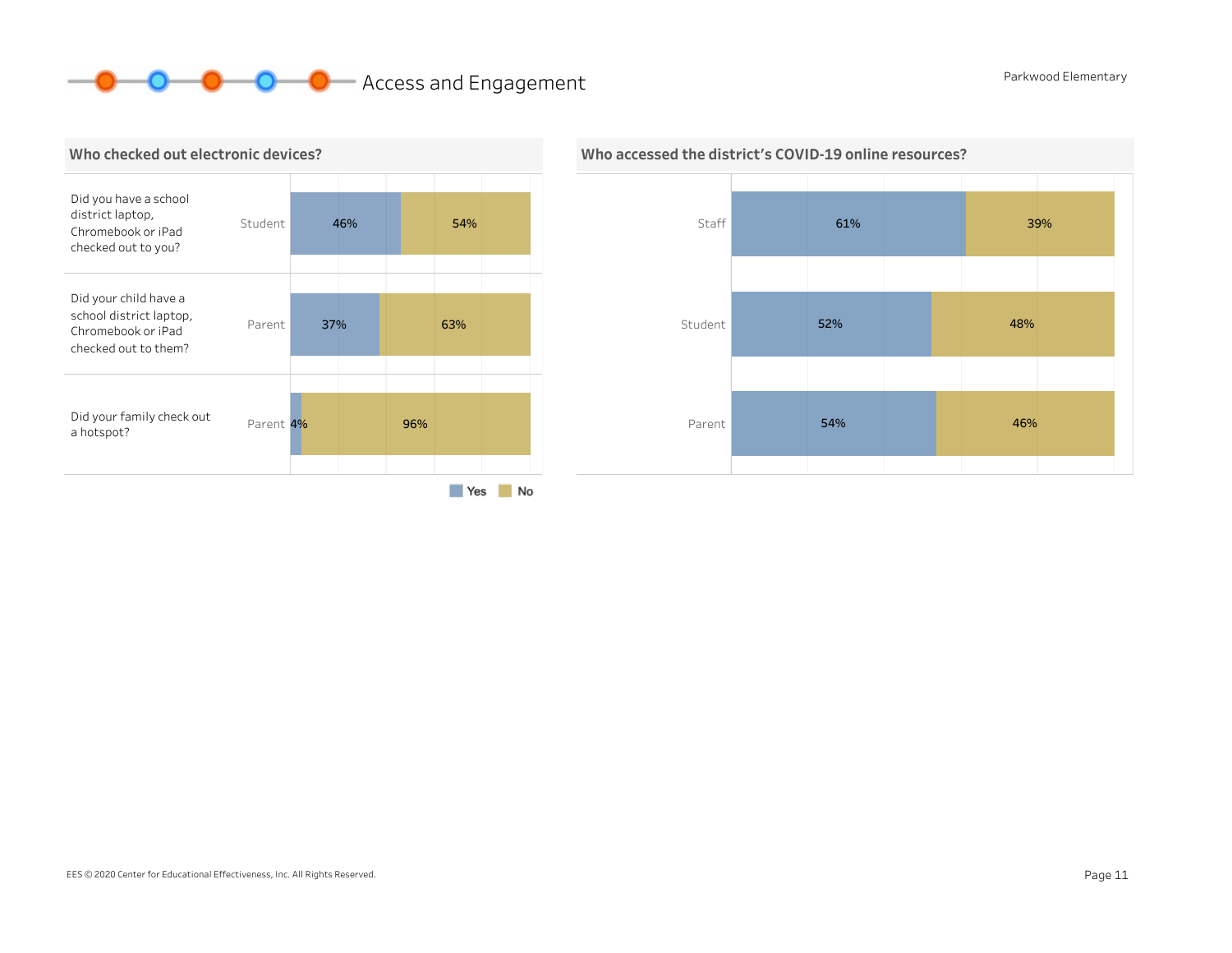# **Staff Demographics** Parkwood Elementary



| Level                    |  |  |  |
|--------------------------|--|--|--|
|                          |  |  |  |
|                          |  |  |  |
|                          |  |  |  |
| Elementary   47 (100.0%) |  |  |  |
|                          |  |  |  |
|                          |  |  |  |
|                          |  |  |  |
|                          |  |  |  |

#### EES © 2020 Center for Educational Effectiveness, Inc. All Rights Reserved. Page 12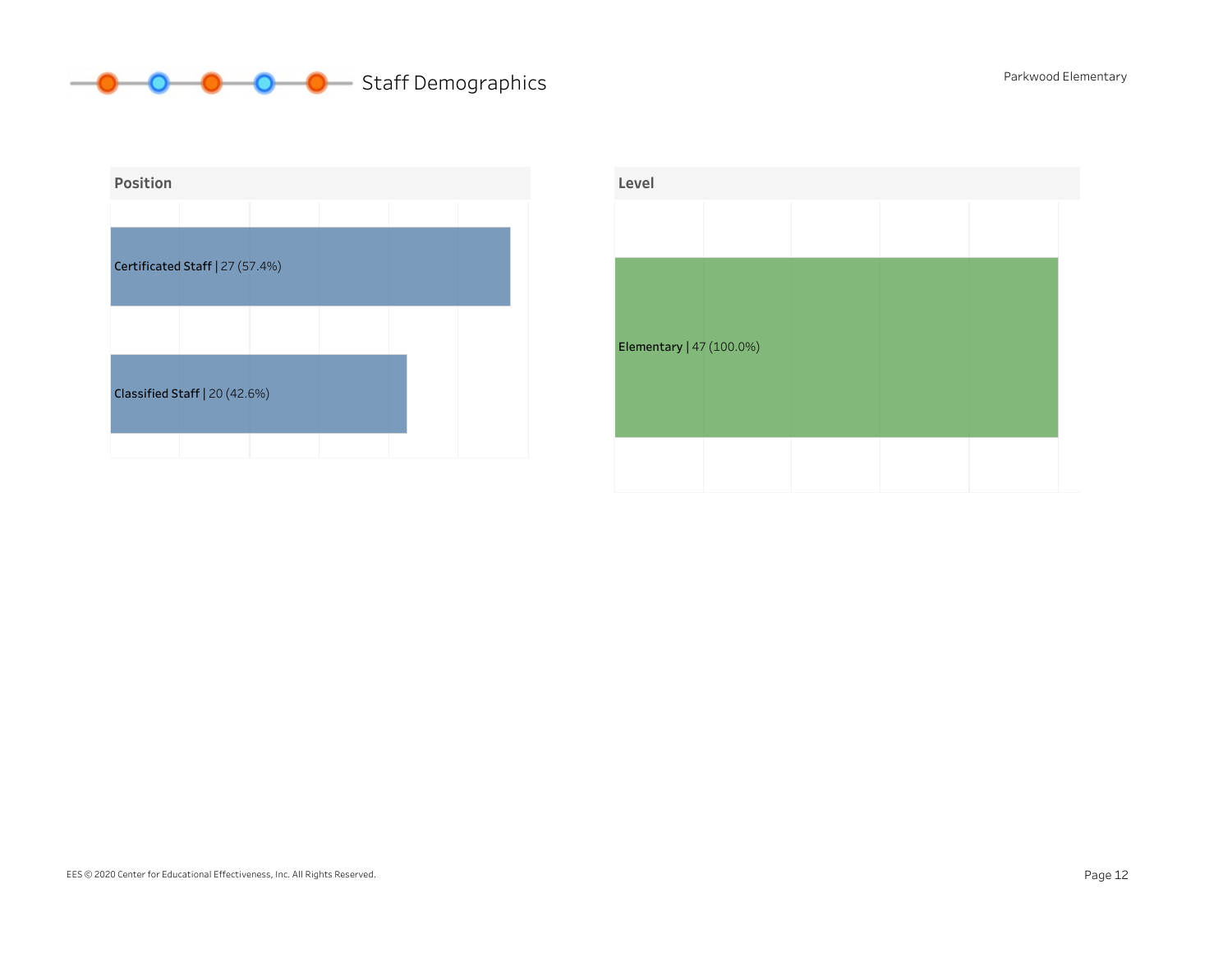# **O** Student Demographics **Parkwood Elementary**





What is your primary home language?

| English   40 (74.1%)  |  |  |  |
|-----------------------|--|--|--|
| Other   7 (13.0%)     |  |  |  |
| Spanish $ 3(5.6%)$    |  |  |  |
| Korean   2(3.7%)      |  |  |  |
| Amharic   1 (1.9%)    |  |  |  |
| Vietnamese $ 1(1.9%)$ |  |  |  |

Blk / Afr American | 1 (1.9%) Pac Isl / Native HI | 2 (3.7%)